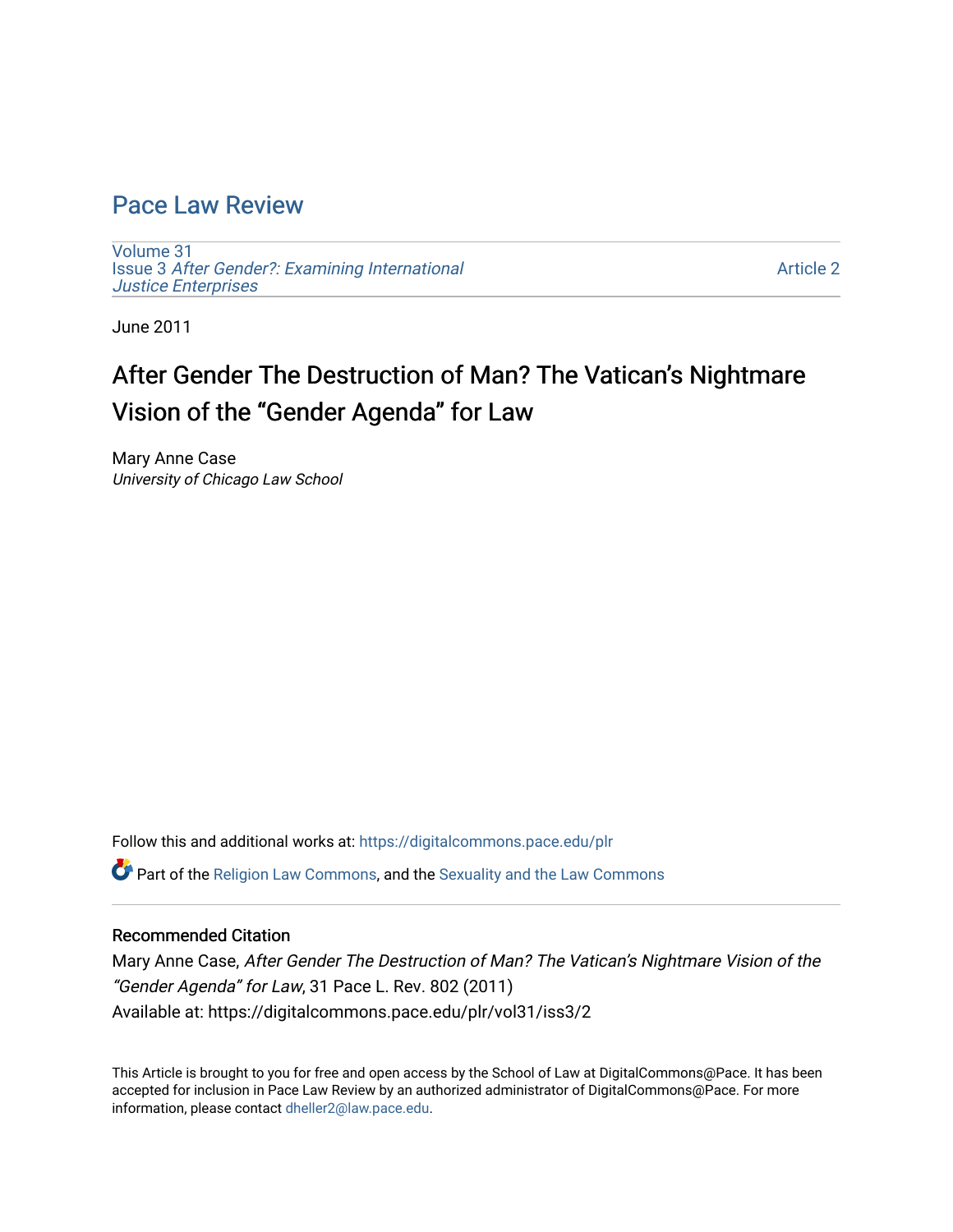# **After Gender the Destruction of Man? The Vatican's Nightmare Vision of the "Gender Agenda" for Law**

### **Mary Anne Case**\*

 \* Arnold I. Shure Professor of Law, University of Chicago Law School, and Director, Feminist Theory Project, University of Chicago Center for the Study of Gender and Sexuality. This Essay is a very small part of a much larger project on the Vatican and gender. Because I am still at an early stage of research on this broader project, the conclusions advanced herein are more than usually speculative and subject to correction. And, because this Essay is such a small part of the project, there are many important aspects of the subject it of necessity cannot fully explore or even begin to address or acknowledge due to space limitations. Portions of this Essay and of the broader project were presented, not only at Pace Law School's *After Gender?* Symposium, but as the University of Chicago Gender Studies 2010 Iris Young Distinguished Faculty Lecture, and at Lavender Law, the VII Convegno Internazionale Christine de Pizan in Bologna, Yale Law School's *Comparative Reproductive Rights* Workshop, the Center for Reproductive Rights *Global Scholar Incubator*, Princeton University's LAPA Program 2010 Anniversary Reunion, the AALS SOGI Section's *Perry and Beyond: Constitutionalization of Family*, the *Sexual Nationalisms* Conference at the University of Amsterdam, the ESF Research Conference on *Religion, Gender and Human Rights: Challenges for Multicultural and Democratic Societies*, the Feminism and Legal Theory Project's Twenty-fifth Anniversary Conference *Beyond the Boundaries of the Law* and its *Beyond Rights: Vulnerability and Justice*  Workshop at Smith College, and the University of Chicago's Gender Studies Faculty Seminar and its Symposium: *Sexual Rights as Human Rights*. I am grateful to organizers and participants in these events, particularly Noa Ben Asher, Matthew Collibee, Bridget Crawford, Duncan Dormor, Peter Drucker, Liz Emens, Eric Fassin, Thelma Fenster, Martha Fineman, Taylor Flynn, Jaime Gher, Janet Halley, Diana Hortsch, Titia Loenen, Scott Long, Jamie Mayerfeld, Ali Miller, Shannon Minter, Aidan O'Neill, Rachel Rebouché, Earl Jeffrey Richards, Darren Rosenblum, Mindy Rosenman, Kim Lane Scheppele, Reva Siegel, Sara Silvestri, Judith Surkis, Andrea Tarnowski, Mieke Verloo, Charlotte Walker-Said, and Lori Walters; as well as to David Dunn Bauer, J. David Franks, Mary Anne Franks, Dan Mansueto, Linda McClain, Ali Miller, Charlotte-Walker-Said, and Winni Sullivan for comments on drafts; to Susanne Baer, Charles Donahue, Jean Bethke Elshtain, Paula Ettelbrick, Ben Finkelstein, Mary Anne Franks, Robby George, Dick Helmholtz, Laurie Hollander, Armin Keller, Katharina Krause, Pnina Lahav, Claire Le Ninan, Sara McDougall, Camille Robcis, Susan Ross, Julia Simon-Kerr, Bob Smith, Susan Stabile, Yofi Tirosh, David Tracy, and Jim Whitman for brainstorming

802

1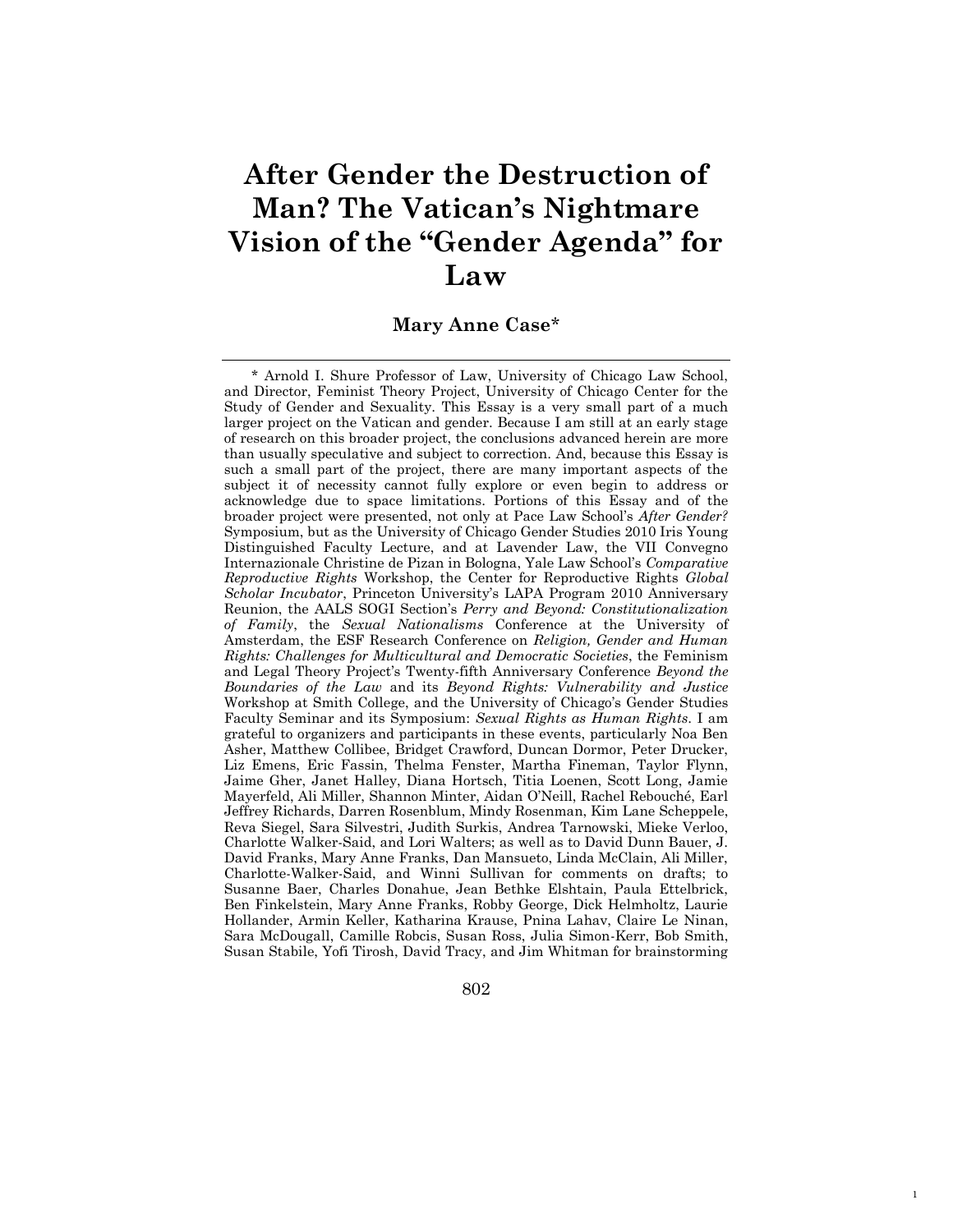For the last several decades, the English word "gender" has been anathema to the Vatican and those seeking to influence secular law and policy throughout the world on its behalf. A few recent examples may give some of the flavor and breadth of Vatican opposition to what it sees as a "gender" agenda"<sup>1</sup> linking feminism and gay rights in a worldwide effort to redefine, not only secular laws governing the sexes, sexuality, and the family, but human nature itself.

In September 2011, eighty deputies from Nicolas Sarkozy's ruling UMP party seconded a call previously made by officials of the French Catholic Church for the immediate withdrawal of new French public high school textbooks in life sciences because the textbooks included discussion of "gender theory, or the idea that masculinity and femininity are socially constructed."<sup>2</sup> To back them up, the Pontifical Council for the Family rushed into print *Gender: La Controverse*,<sup>3</sup> an abbreviated and updated French paperback edition of essays most of which had previously appeared in its 2003 *Lexicon: Ambiguous and Debatable Terms Regarding Family Life and Ethical Questions*. 4 The more than nine hundred pages of the

3. CONSEIL PONTIFICAL POUR LA FAMILLE, GENDER: LA CONTROVERSE (Tony Anatrella ed., 2011)

4. PONTIFICAL COUNCIL FOR THE FAMILY, LEXICON: AMBIGUOUS AND DEBATABLE TERMS REGARDING FAMILY LIFE AND ETHICAL QUESTIONS (Human Life International 2006). The original Italian version was published in 2003.

assistance; to Sr. Prudence Allen and Camille Robcis for sharing with me their unpublished drafts; to Shawn Kravich, Lyonette Louis-Jacques, Greg Nimmo, Margaret Schilt, Tara Tavernia, and Mishan Araujo Wroe for research assistance; and to the Williams Institute, the University of Chicago Law School's Arnold and Frieda Shure Fund, and the Kanter Family Foundation Initiative Fund for Research Support.

<sup>1.</sup> While the term "gender agenda" has been embraced by the United Nations itself, *see, e.g.*, *Global Gender Agenda and the United Nations*, UNITED NATIONS, http://www.un.org/ecosocdev/geninfo/women/gender.htm (last visited Dec. 14, 2011), I am here using the term as imagined, defined, and rejected by the Vatican and by religiously motivated conservatives under its influence. *See generally* DALE O'LEARY, THE GENDER AGENDA (1997) (describing from a Catholic perspective the process by which the Vatican and other religious participants opposed the feminist use of the term "gender" at the 1994 International Conference on Population and Development in Cairo and the 1995 Fourth World Conference on Women in Beijing).

<sup>2.</sup> Ruadhán Mac Cormaic, *French schoolbook ignites gender debate*, IRISH TIMES (Sept. 7, 2011), http://www.irishtimes.com/newspaper/world/2011/0907/1224303639424.html.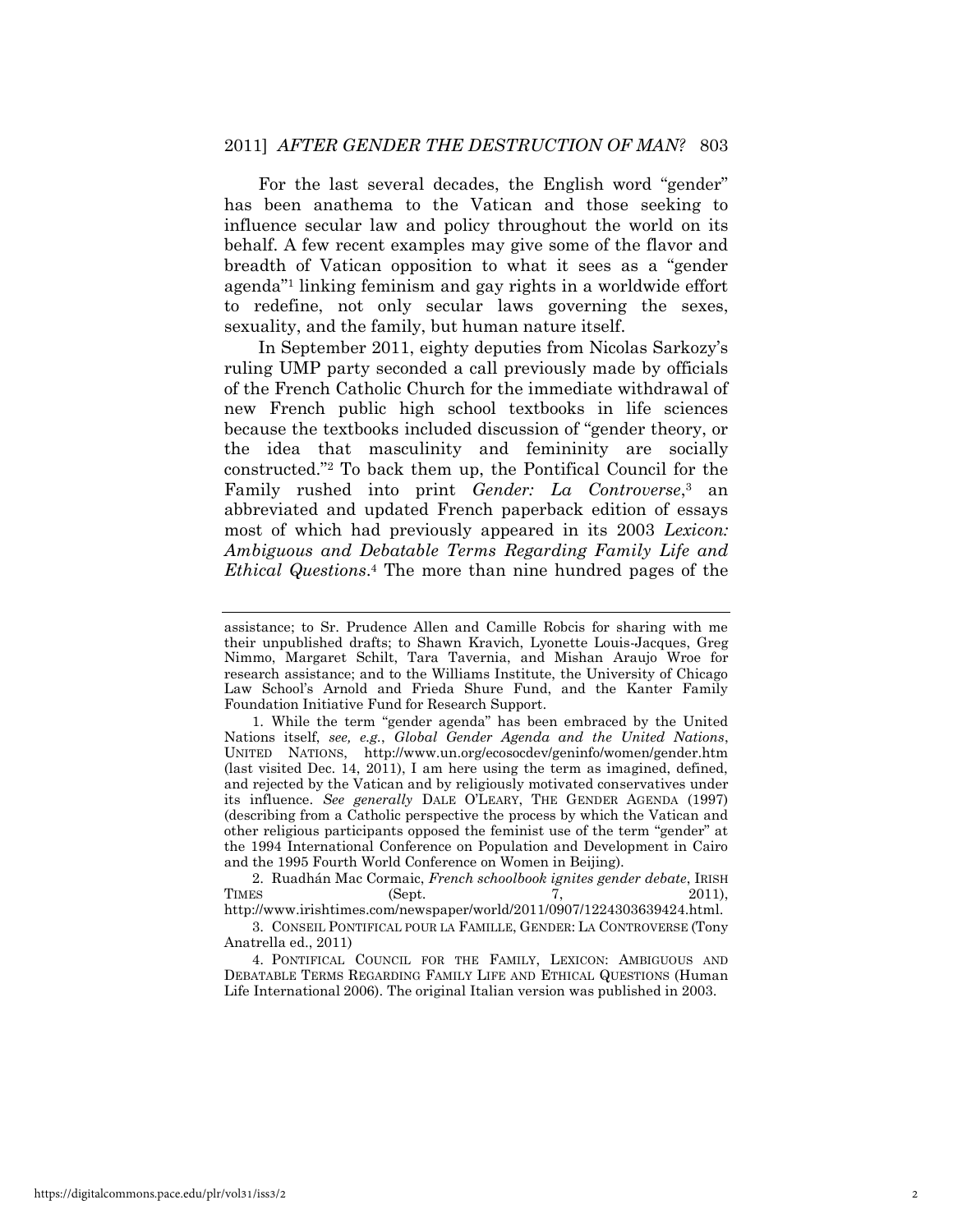Pontifical Council's Lexicon contained no fewer than three separate subject headings on the term ("Gender,"<sup>5</sup> "An Ideology of Gender: Dangers and Scope,"<sup>6</sup> "New Definitions of Gender"7) as well as dire warnings about "gender" under a number of other subject headings such as "Verbal Engineering."<sup>8</sup>

In March 2011, in its official statement on the conclusions of the 55th session of the Commission on the Status of Women of the United Nations Economic and Social Council, the Vatican, in its capacity as permanent observer-state at the U.N., renewed objections to "a radical definition of 'gender,' which asserts that sexual identity can somehow be adapted indefinitely to suit new and different purposes  $[ \cdot, \cdot, \cdot, \cdot]$ <sup>9</sup> The Vatican noted that it had been making similar objections since before the Beijing Fourth World Conference on Women in 1995. The Vatican warned, yet again, that "the international community should be aware that this agenda to re-define ‗gender,' in turn, calls into question the very foundation of the human rights system."<sup>10</sup>

In July 2010, Monsignor Tony Anatrella, a French Lacanian psychoanalyst priest who, in addition to editing *Gender: La Controverse*, had played an active role as a public intellectual in French debates concerning same-sex marriage and gay parenting and as a Vatican spokesman in opposition to the ordination of gay men to the Catholic priesthood,<sup>11</sup> urged

10*. Id.* For the objections raised by the Vatican to the use of the word "gender" in Beijing, see Report of the Fourth World Congress on Women, Beijing 4-15 September 1995 p. 162. U.N. Report on the Fourth World Conference on Women, Beijing, China, Sept. 4-15, 1995, U.N. Docs. A/Conf.177/20 [hereinafter "Beijing Report"].

11*. See, e.g.*, Tony Anatrella, *Le couple face au concubinage et à l"homosexualitc; Ne pas brouiller les repères symboliques*, LE FIGARO, June 16, 1998 (arguing that for the law to recognize single-parent families, same-sex couples, heterosexual cohabitants, and blended families as equivalent to traditional married couples was symptomatic of social psychosis); Cindy

<sup>5</sup>*. Id.* at 399.

<sup>6</sup>*. Id.* at 465.

<sup>7</sup>*. Id.* at 625.

<sup>8</sup>*. Id.* at 934.

<sup>9</sup>*. Statement of the Holy See in Explanation of Position on the Agreed Conclusions*, THE PERMANENT OBSERVER MISSION OF THE HOLY SEE TO THE UNITED NATIONS,

http://www.holyseemission.org/statements/statement.aspx?id=73 (last visited Dec. 14, 2011).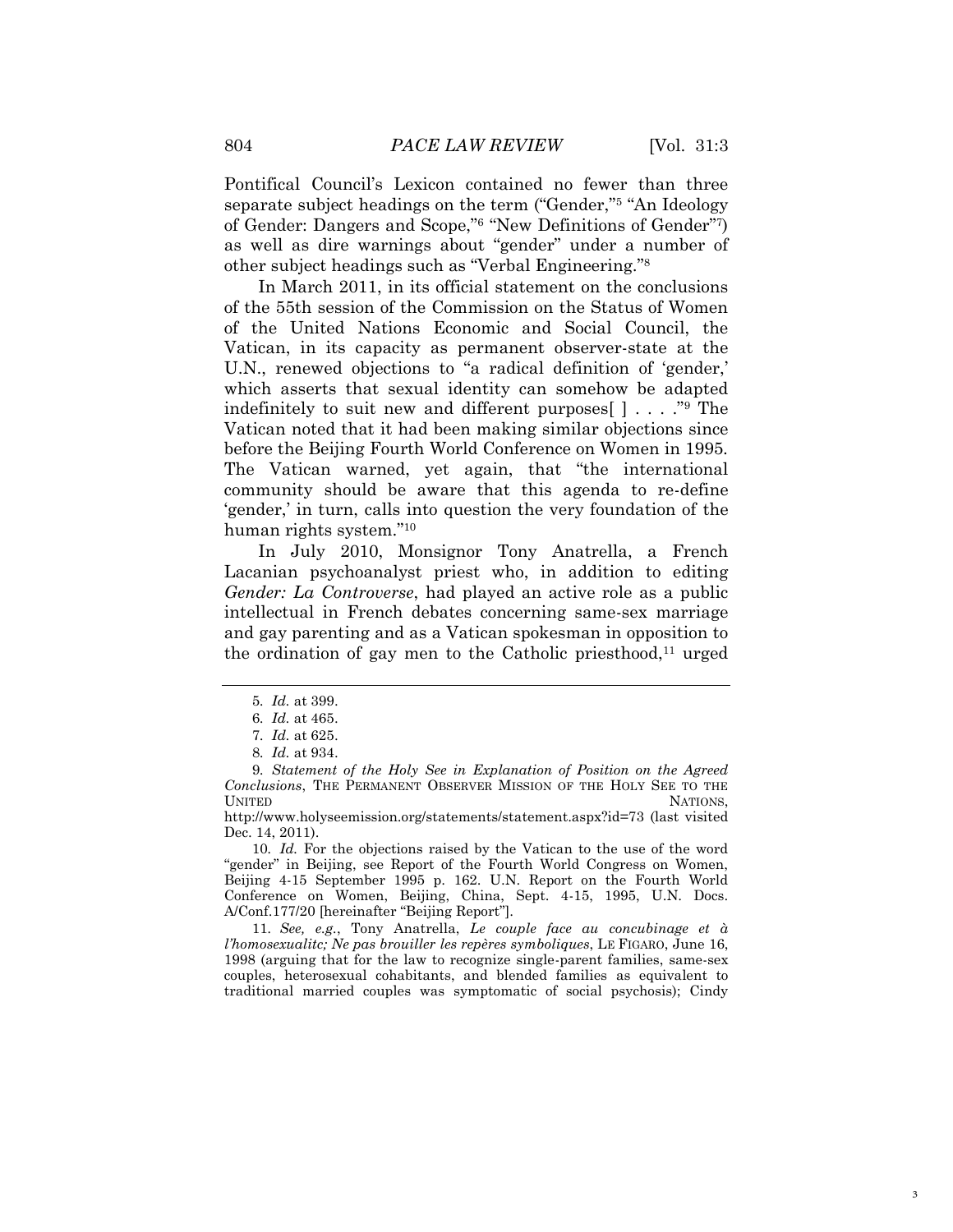the Catholic bishops of Africa, assembled for SECAM (the Symposium of Episcopal Conferences of Africa and Madagascar) to resist vigorously the imposition by Western NGOs, the U.N., and the E.U. of "gender theory," which he described as an "intellectual virus," which "like Marxism is contrary to human interests" but which also, in promoting "moral and anthropological deregulation," presented risks analogous to unfettered market capitalism.12 Among the many evil consequences of an ideology of gender focused on the destruction of sex differences were, according to Anatrella, war between the sexes, the devaluation of motherhood, promotion of contraception and abortion, acceptance of homosexual partnerships and parentage, and the decline of marriage.<sup>13</sup>

In November 2008, German activist Gabriele Kuby warned in a Vatican publication that a resolution by the E.U. Parliament "to promote equality between women and men" by encouraging the elimination of "sexual stereotyped images" from advertising and the media threatened "to break the innermost core of the culture, namely the different identities of

procreation") (translated by author). 12*. See* John L. Allen, Jr., *Secularism, Africa and Characters in Rome*, NAT'L CATH. REP. (Aug. 20, 2010), http://ncronline.org/blogs/all-thingscatholic/secularism-africa-and-characters-rome.

13. Tony Anatrella, Caritas in Veritate, La famille et la théorie du genre, Speech at SECAM (the Symposium of Episcopal Conferences of Africa and Madagascar) in Accra, Ghana (July 31, 2010).

Wooden, *Vatican newspaper says homosexual men not suitable for priesthood*, CATHOLIC NEWS SERV., Nov. 29, 2005, at xxxi, *available at* http://www.catholicnews.com/data/stories/cns/0506787.htm (quoting Anatrella as saying a candidate for the priesthood must have "sufficient affective and sexual maturity coherent with his masculine sexual identity" and "affir $[ming]$  the need for a priest to be heterosexual in order to see himself and for others to see him as the 'bridegroom of the church' and as a 'spiritual father' to those to whom he is ministering"). Anatrella remains to this day in the Vatican's good graces and an official spokesman, notwithstanding complaints of sex abuse filed against him in France by male patients with whom he allegedly had sex as part of sessions seeking to cure them of homosexuality. *See, e.g.*, Rocco Palmo, *Homosems, A Year On*, WHISPERS IN THE LOGGIA (Nov. 8, 2006, 11:18 PM), http://whispersintheloggia.blogspot.com/2006/11/homosems-year-on.html; Tony Anatrella, *L'idéologie du gender et la "santé reproductive"*, ZENIT (Nov. 23, 2011), http://www.zenit.org/article-29555?l=french (lecture given at the Vatican warning that "the ideology of gender and the notion of reproductive health" would "transform the meaning of relations between men and women, the meaning of sexuality and even the meaning of the family and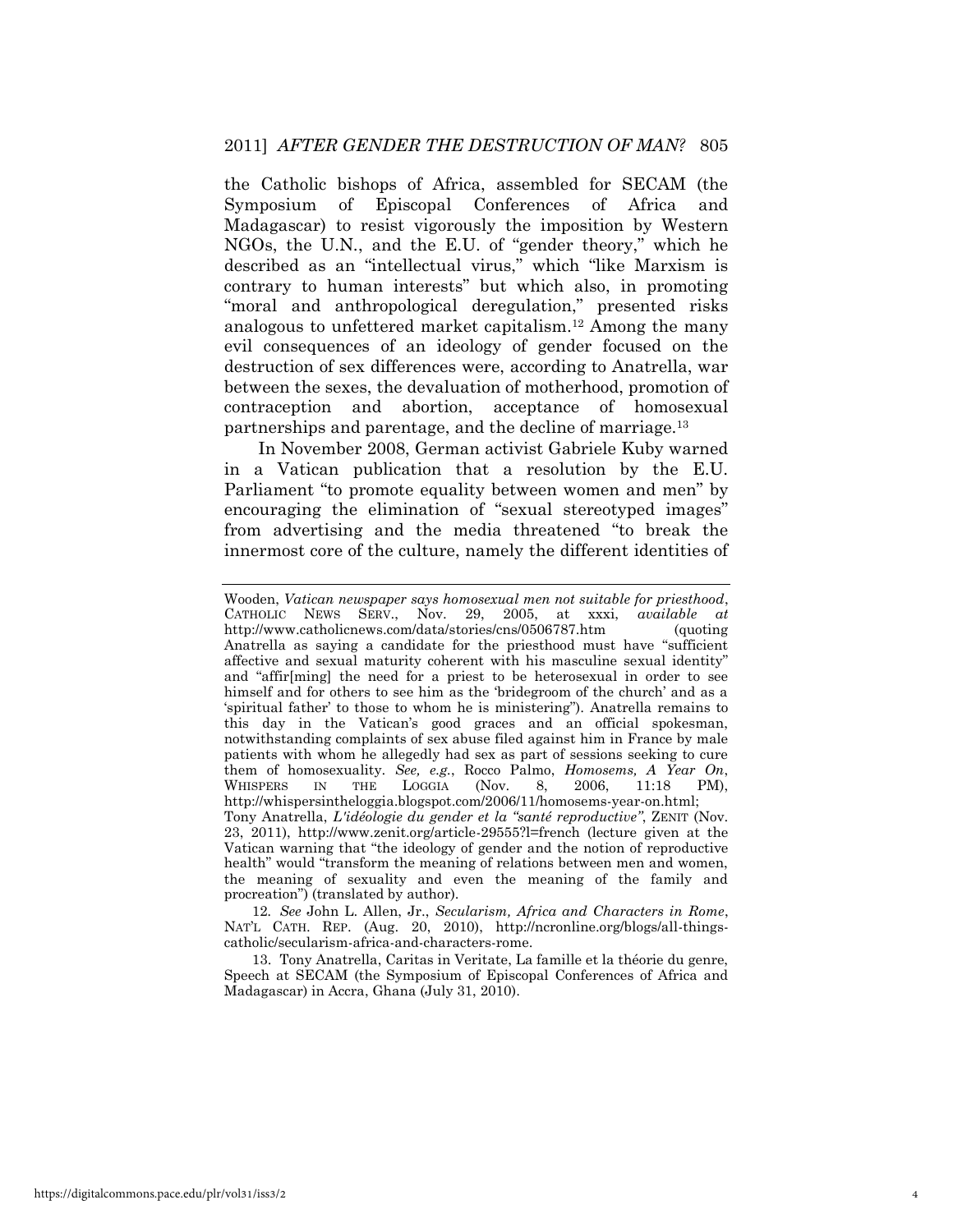men and women."<sup>14</sup> Kuby asked, "Why do women not see that their freedom to be wives and mothers is about to be mercilessly strangled? Why do men not understand that the raging battle of the sexes is seeking to take away their male power and identity?"<sup>15</sup> For Kuby, the resolution was a small part of the much bigger problem with gender mainstreaming, which she was disturbed to observe had been adopted by the E.U. and its member states as a universal guiding principle.<sup>16</sup>

In May 2004, before ascending to the papacy as Benedict XVI, Joseph Cardinal Ratzinger, then head of the Catholic Church's Congregation for the Doctrine of the Faith, explained in a Letter to the Bishops of the Catholic Church on the Collaboration of Men and Women in the Church and in the World:

> Recent years have seen new approaches to women's issues. A first tendency is to emphasize strongly conditions of subordination . . . . A second tendency emerges in the wake of the first. In order to avoid the domination of one sex or the other, their differences tend to be denied, viewed as mere effects of historical and cultural conditioning. In this perspective, physical difference, termed sex, is minimized, while the purely cultural element, termed gender, is emphasized to the maximum and held to be primary. The obscuring of the difference or duality of the sexes has enormous consequences on a variety of levels. This theory of the human person, intended to promote prospects for equality of women through liberation from biological determinism, has in reality inspired ideologies which, for example, call into question the family, in its natural two-parent structure of mother and father, and make homosexuality and

<sup>14.</sup> Gabriele Kuby, *Gender Mainstreaming—The Secret Revolution*, VATICAN MAG., 6 (November 2008), http://www.lifesitenews.com/ldn/2008\_docs/GenderMainstreaming.pdf.

<sup>15</sup>*. Id.*

<sup>16</sup>*. See id.* at 1.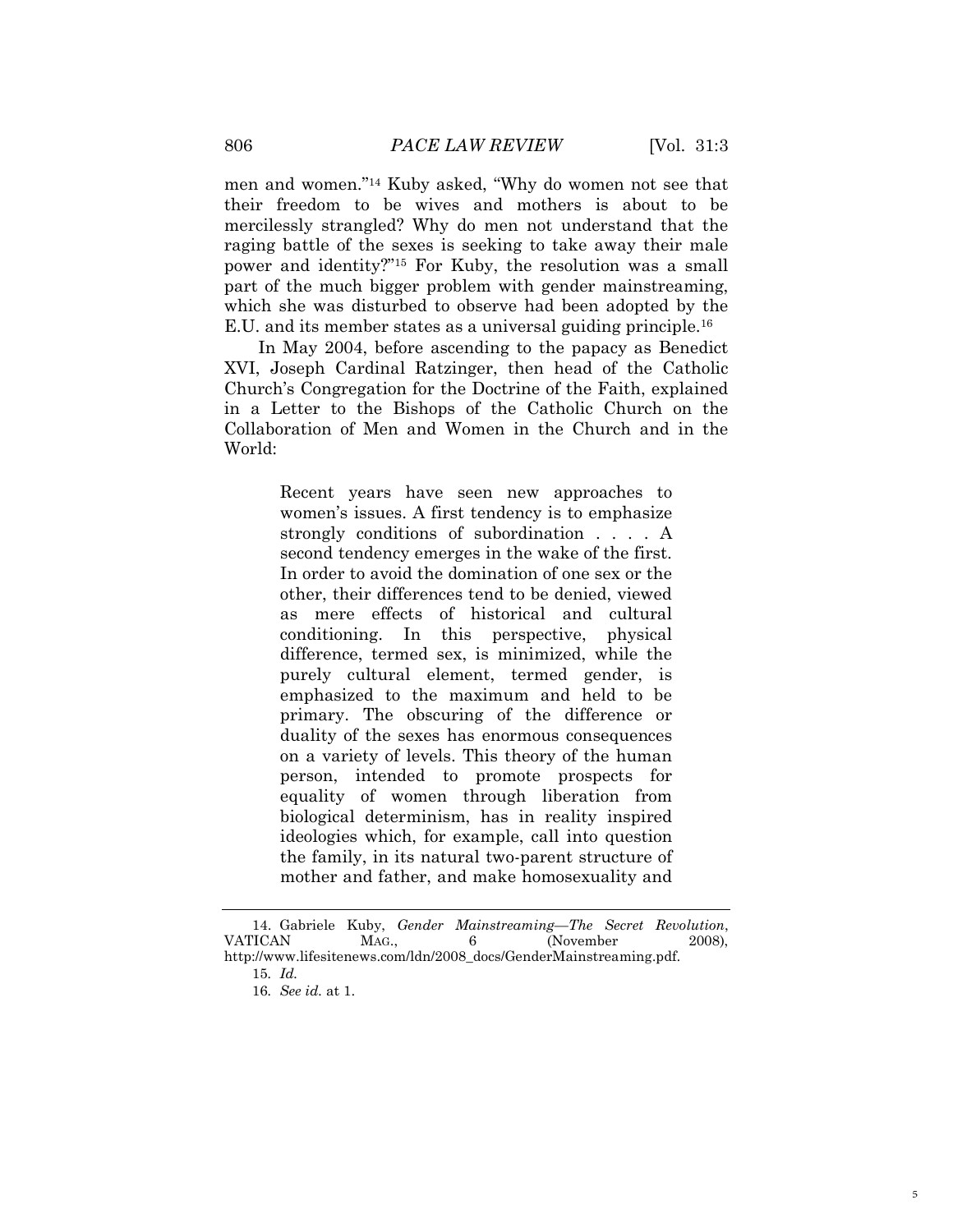heterosexuality virtually equivalent, in a new model of polymorphous sexuality.

While the immediate roots of this second tendency are found in the context of reflection on women's roles, its deeper motivation must be sought in the human attempt to be freed from one's biological conditioning. According to this perspective, human nature in itself does not possess characteristics in an absolute manner: all persons can and ought to constitute themselves as they like, since they are free from every predetermination linked to their essential constitution.<sup>17</sup>

Several things are of note in the Vatican mobilization against what it terms "the gender agenda." First, very few interventions against "gender" are undertaken by the Catholic Church as a religious body attempting to influence the hearts and minds of believers. Rather, even when the addressees of warnings against "gender" are, for example, Catholic clergy, as in Ratzinger's 2004 "Letter to the Bishops of the Catholic Church on the Collaboration of Men and Women in the Church and in the World" or in Anatrella's speech to the African bishops' conference, the emphasis is on the imperative to influence secular law and policy in line with the Vatican vision. In international and multinational settings, the Vatican acts first and foremost as a state actor, the Holy See; as such it can make common cause with other state actors, notably members of the Organization of the Islamic Conference who share some of the concerns it situates in relation to the term "gender."<sup>18</sup> Within Europe, by contrast, the Vatican can act as an insider,

<sup>17.</sup> Letter from Cardinal Joseph Ratzinger, Prefect, Congregation for the Doctrine of the Faith, to the Bishops of the Catholic Church on the Collaboration of Men and Women in the Church and in the World (May 31, 2004), *available at* 

http://www.vatican.va/roman\_curia/congregations/cfaith/documents/rc\_con\_cf aith\_doc\_20040731\_collaboration\_en.html.

<sup>18</sup>*. See e.g.*, Doris E. Buss, *Robes, Relics and Rights: the Vatican and the Beijing Conference On Women*, 7 SOC. LEGAL STUD. 339, 343, 347 (1998) (describing cooperation between the Vatican and Islamic states at the Cairo and Beijing conferences).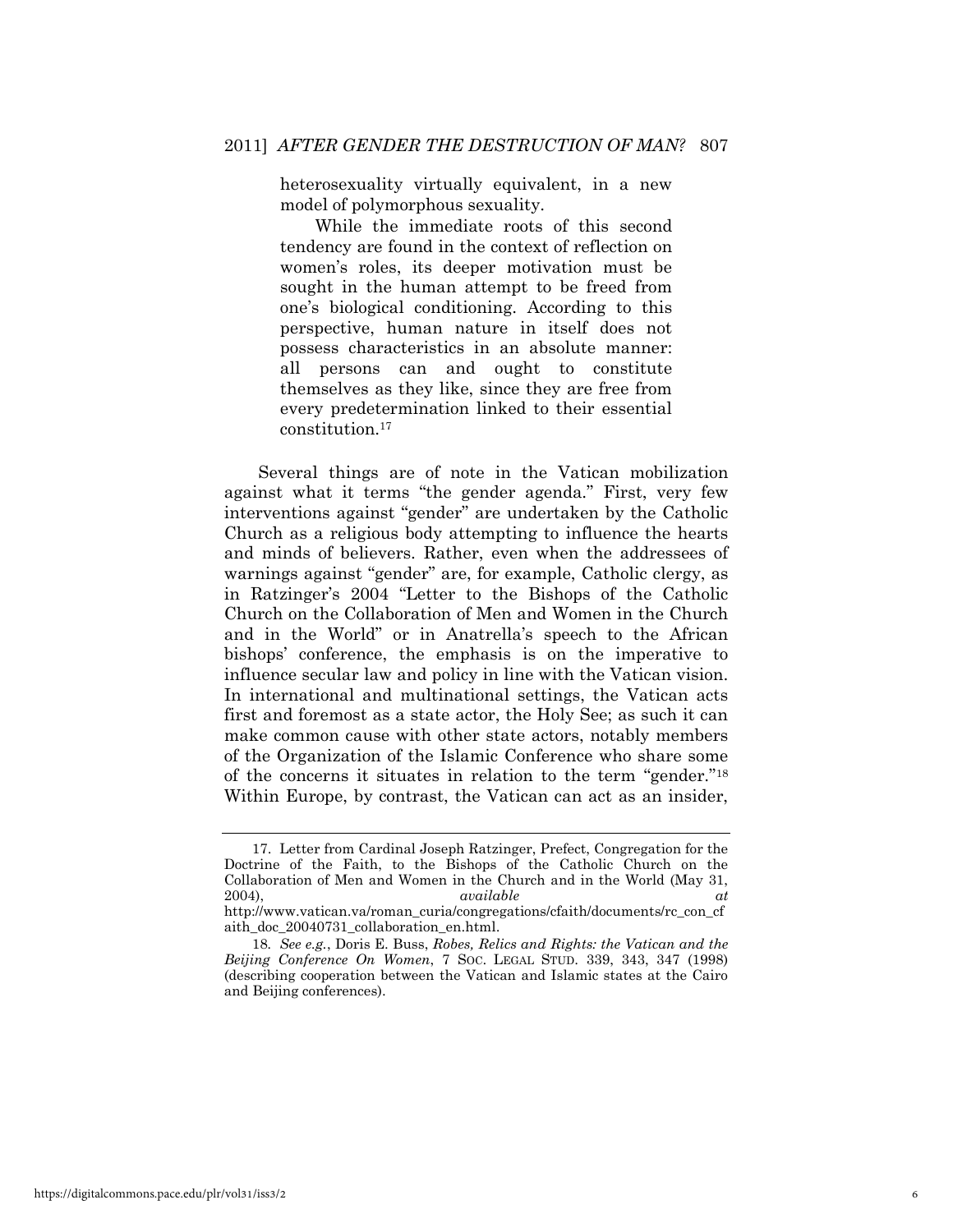stressing the importance of its Christian contribution to European heritage and values. More broadly, acting both in its own name and through a multitude of individual and organizational actors, the Vatican can effectively position itself vis-à-vis the women and the nations of the Third World as one who understands and supports them by contrast with those feminists and sexual rights advocates it paints as focused on issues of interest only to a small minority and far removed from the real, material needs and the preferences of most poor women. Thus, for example, in presenting the "Holy See's Final Statement" at the 1995 Women's Conference in Beijing, Harvard Law Professor Mary Ann Glendon, head of the Vatican delegation, expressed regret at an "exaggerated individualism" and "the colonization of the broad and rich discourse of universal rights by an impoverished, libertarian rights dialect," saying, "[s]urely this international gathering could have done more for women and girls than to leave them alone with their rights!"<sup>19</sup> Perhaps the most interesting of all the Vatican's modalities of opposition to the "gender agenda" are its attempts to speak as what Ratzinger, in his 2004 letter, called "an expert in humanity [with] a perennial interest in whatever concerns men and women; $"^{20}$  it was in this capacity, disclaiming any peculiarly religious authority, but claiming expertise in philosophical anthropology and psychology, that Catholic figures such as Tony Anatrella sought to intervene in debates concerning the reform of French family law.

Second, the Vatican sees, and assumes its opponents also see, a tight connection between and among all the components it incorporates under the "gender agenda," such as the dismantling of sex roles, the acceptance of homosexuality, the recognition of a diversity of family forms and of sexual and gender expression, and access to the new reproductive technologies, condoms, other contraceptives, and abortion—in short, most of what goes under such diverse headings as women's sexual and reproductive rights, SOGI (sexual orientation and gender identity), family law reform, and the elimination of sex stereotyping. Unfortunately, as Ali Miller's

<sup>19.</sup> Beijing Report, *supra* note 10, at 159-62.

<sup>20.</sup> Ratzinger, *supra* note 17.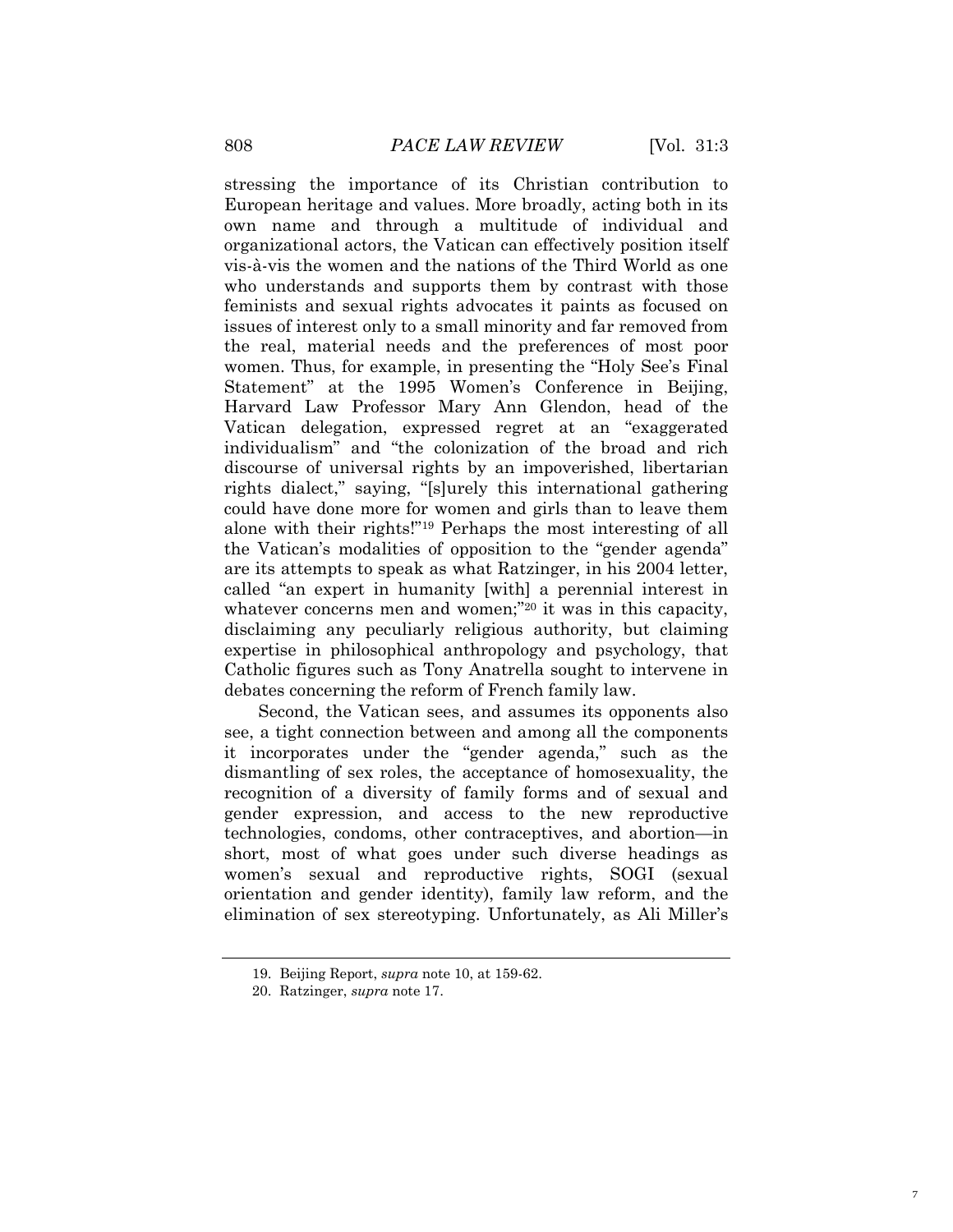contribution to this Symposium documents, the feminist and sexual rights advocates on the other side of the "gender agenda" from the Vatican too rarely make common cause or even seem to see the connections between the issues to which they are committed.21 Miller describes the dominant tendency as "silo-ing"—whether these metaphorical silos are seen as hoarding grain in the form of funding or protecting missiles to be lobbed against the opposition, their downsides are that each silo (the SOGI silo, the reproductive rights silo, etc.) tightly encloses a set of issues and constituencies far from fruitful interaction with others and some constituencies are left without a well-filled and fortified silo of their own.

This leaves someone like me in a paradoxical position with respect to the Vatican's articulation of the "gender agenda." As a descriptive matter, the Vatican and I draw very similar connections between the various components of feminist, LGBT, sexual and reproductive rights, and family law reform when we connect the dots we see a similar figure; the principal difference is the normative spin we each put on it, in that the Vatican's nightmares concerning gender are my dreams and vice versa. (I have noticed similar points of descriptive commonality and diametrically opposed normative spin when I have in the past compared my own vision on questions of sex, gender, and sexuality with that of Justice Scalia.22) Unfortunately, those who share more of my normative preferences when it comes to the laws and policies governing sex, gender, sexuality, and the family are all too rarely inclined to make the connections the Vatican and I see as inescapable. Perhaps part of the reason is that, unlike many other scholars and activists on my side of the "gender agenda," I am strongly inclined to resist the identitarian turn: I find much that is

<sup>21</sup>*. See e.g.*, Ali Miller, *Fighting Over the Figure of Gender*, 31 PACE L. REV. 837, 840-41 (2011) (describing "two superficially distinct guises of gender territorialization in the U.N.," an "overt" "turf fight" and a "tension  $\dots$ . discernible in a deafening silence" between "advocacy groups representing ‗gender as identity/woman'‖ and ―groups representing ‗gender as gay or trans identity/male").

<sup>22</sup>*. See e.g.*, Mary Anne Case, *"The Very Stereotype the Law Condemns": Constitutional Sex Discrimination*

*Law as a Quest for Perfect Proxies*, 85 CORNELL L. REV. 1447, 1448 (2000) (discussing Scalia's dissent in the VMI case).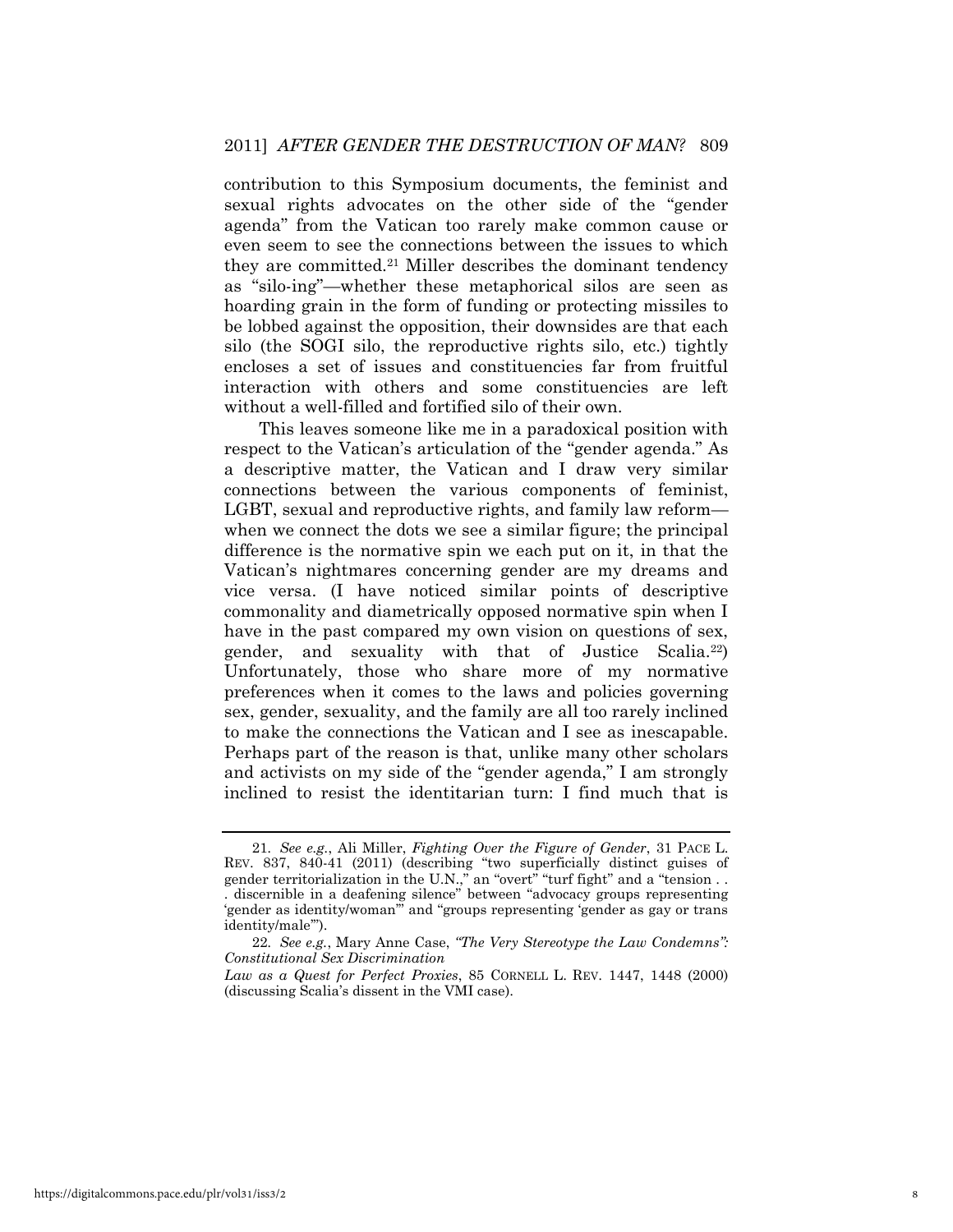appealing in what for the Vatican is a nightmare vision of "liberation from biological determinism" and from essentialized identity categories.23 More importantly, I would like to see rights extended not on the basis of sex, gender, or orientation identity categories, but to all regardless of the identity categories they may identify with or be categorized into. My dream vision is of people being free and equal no matter who or what they are, not because of who or what they are.<sup>24</sup> Instead of reinforcing what Ali Miller calls the SOGI silo, I would like to see greater recognition by advocates for freedom of sexual and gender expression that not only gays and lesbians have a sexual orientation and not only those who identify as trans have a gender identity in need of protection. I would also still like to see:

> my side of debates on the meaning of gender in law—the side of the feminists, the gay rights advocates, the queer theorists—[ ] be clear about the relationship our most vehement and thoroughgoing opponents so clearly see between a commitment to traditional sex roles rooted in the subordination of women and opposition to equal rites and rights for gay and lesbian couples.<sup>25</sup>

Not only do many other advocates for components of the ―gender agenda‖ tend to draw too few of the connections the Vatican does between and among their causes, they also tend

<sup>23.</sup> Ratzinger, *supra* note 17.

<sup>24.</sup> Among the many works in which I have previously defended such a vision of liberation from rigid identity categories are Mary Anne Case, *Disaggregating Gender From Sex and Sexual Orientation: The* 

*Effeminate Man in the Law and Feminist Jurisprudence*, 105 YALE L.J. 1 (1995) [hereinafter Case, *Disaggregating Gender*]; Mary Anne Case, *Unpacking Package Deals: Separate Spheres Are Not the Answer*, 75 DENV. U. L. REV. 1305 (1998); and Mary Anne Case, *What Feminists Have to Lose in Same-Sex Marriage Litigation*, 57 UCLA L. REV. 1199, 1203-09 (2010).

<sup>25.</sup> Case, *What Feminists Have to Lose in Same-Sex Marriage Litigation*, *supra* note 24, at 1209. In this earlier essay, I argued that "recognition of same-sex marriage and elimination of enforced sex roles are as inextricably intertwined as the duck is with the rabbit in the famous optical illusion." Id. at 1233.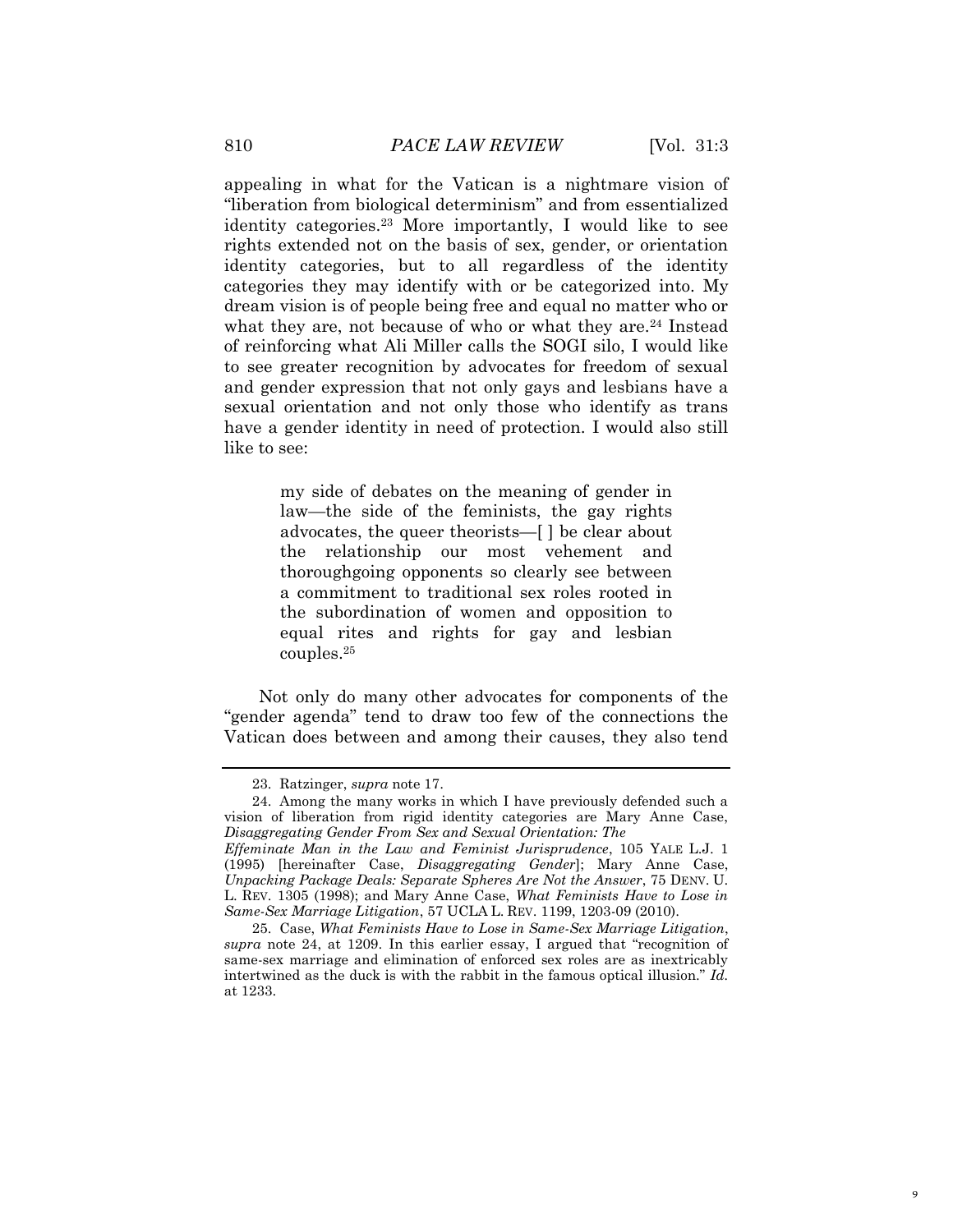to misinterpret the Vatican itself as being almost exclusively obsessed with homosexuality and transsexuality (i.e. with the standard components of the SOGI silo) even when a careful reading of the Vatican's pronouncements makes clear much broader concerns about sex and gender are often at issue. Consider one dramatic recent example. When interested observers reported on the 2008 Christmas speech Pope Benedict XVI made to the members of the Roman Curia, the headlines tended to read along the lines of "Pope says saving" heterosexuality like saving the rainforest."<sup>26</sup> What the Pope actually said was far more sweeping and more interesting.<sup>27</sup> According to the Pope, the Church

> has a responsibility towards creation, and must also publicly assert this responsibility. In so doing, she must not only defend earth, water and air as gifts of creation belonging to all. She must also protect man from self-destruction. What is needed is something like a human ecology, correctly understood.

> If the Church speaks of the nature of the human being as man and woman, and demands that this order of creation be respected, this is not some antiquated metaphysics. What is involved here is faith in the Creator and a readiness to listen to the "language" of creation.

<sup>26</sup>*. See e.g.*, *Pope says saving heterosexuality like saving the rainforest*, REUTERS (Dec. 22, 2008, 1:18 IST), http://blogs.reuters.com/faithworld/2008/12/22/pope-says-savingheterosexuality-like-saving-the-rainforest/; Foreign staff, *Pope: Saving world from homosexuality like saving rainforests*, TELEGRAPH (Dec. 22, 2008, 6:33 PM), http://www.telegraph.co.uk/news/worldnews/europe/italy/3902931/Pope-Saving-world-from-homosexuality-like-saving-rainforests.html.

<sup>27.</sup> Confirming this broader interpretation, "[a] Vatican spokesman said that the pope did not want to attack homosexuality or transsexualism per se, but 'was speaking more generally about gender theories." Jason Farrago, Pope: Save Rainforest and Heterosexuality, Too: Benedict's Christmas *Message Decries Erosion of "Traditional" Gender Roles*, NEWSER (Dec. 23, 2008, 8:08 AM), http://www.newser.com/story/46091/pope-save-rainforestand-heterosexuality-too.html ("Benedict's speech focused on the blurring of gender roles, which he said could lead to the 'self-destruction' of the human race.").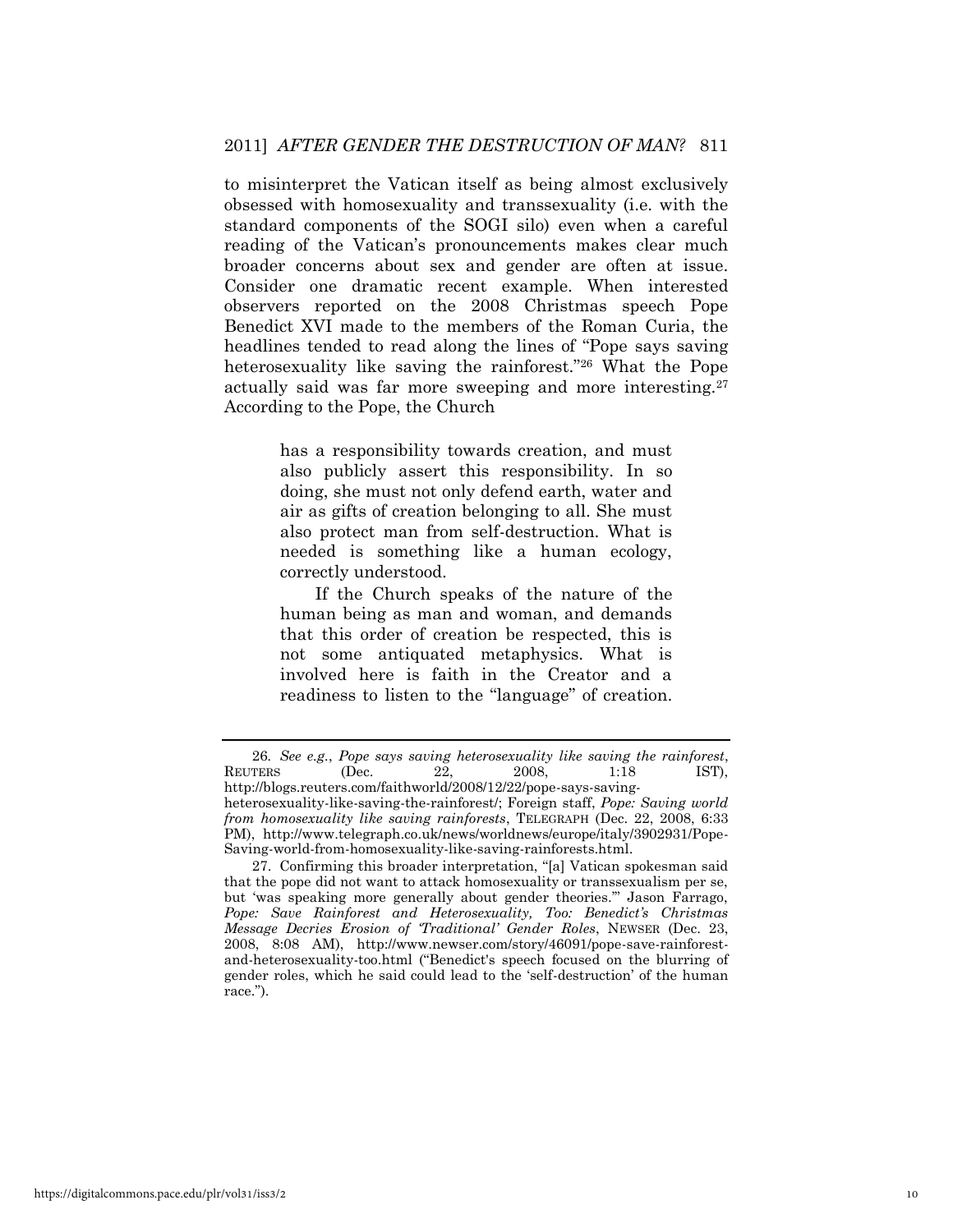To disregard this would be the self-destruction of man himself, and hence the destruction of God's own work.

What is often expressed and understood by the term "gender" ultimately ends up being man's attempt at self-emancipation from creation and the Creator. Man wants to be his own master, and alone—always and exclusively—to determine everything that concerns him. Yet in this way he lives in opposition to the truth, in opposition to the Creator Spirit.

Rain forests deserve indeed to be protected, but no less so does man, as a creature having an innate "message" which does not contradict our freedom, but is instead its very premise.<sup>28</sup>

Taking seriously the notion of a "human ecology" put at risk by the "gender agenda" has a number of fascinating implications. First, it indicates that the Pope thinks of people like me—feminists and advocates for sexual rights—in much the same way as environmentalists think of logging companies: we are on the verge, if we are not stopped, of clear-cutting human nature the way loggers are the rainforest. This imagines a level of power and influence, not only on law but on lived human experience, that even the most hopeful supporters and severest critics of what Janet Halley calls "governance" feminism<sup>"29</sup> have not hitherto ascribed to feminists or to SOGI activists. It also helps make sense of the Vatican's emphasis on shaping secular law: the Vatican is seeking the equivalent of

<sup>28.</sup> Pope Benedict XVI, Address of His Holiness Benedict XVI to the Members of the Roman Curia for the Traditional Exchange of Christmas Greetings (Dec. 22, 2008), *available at* http://www.vatican.va/holy\_father/benedict\_xvi/speeches/2008/december/docu ments/hf\_ben-xvi\_spe\_20081222\_curia-romana\_en.html.

<sup>29.</sup> See Janet Halley, Prabha Kotiswaran, Hila Shamir & Chantal Thomas, *From the International to the Local in Feminist Legal Responses to Rape, Prostitution/Sex Work and Sex Trafficking: Four Studies in Contemporary Governance Feminism*, 29 HARV. J.L. & GENDER 335, 340  $(2006)$  (defining governance feminism as "the incremental but by now quite noticeable installation of feminists and feminist ideas in actual legalinstitutional power").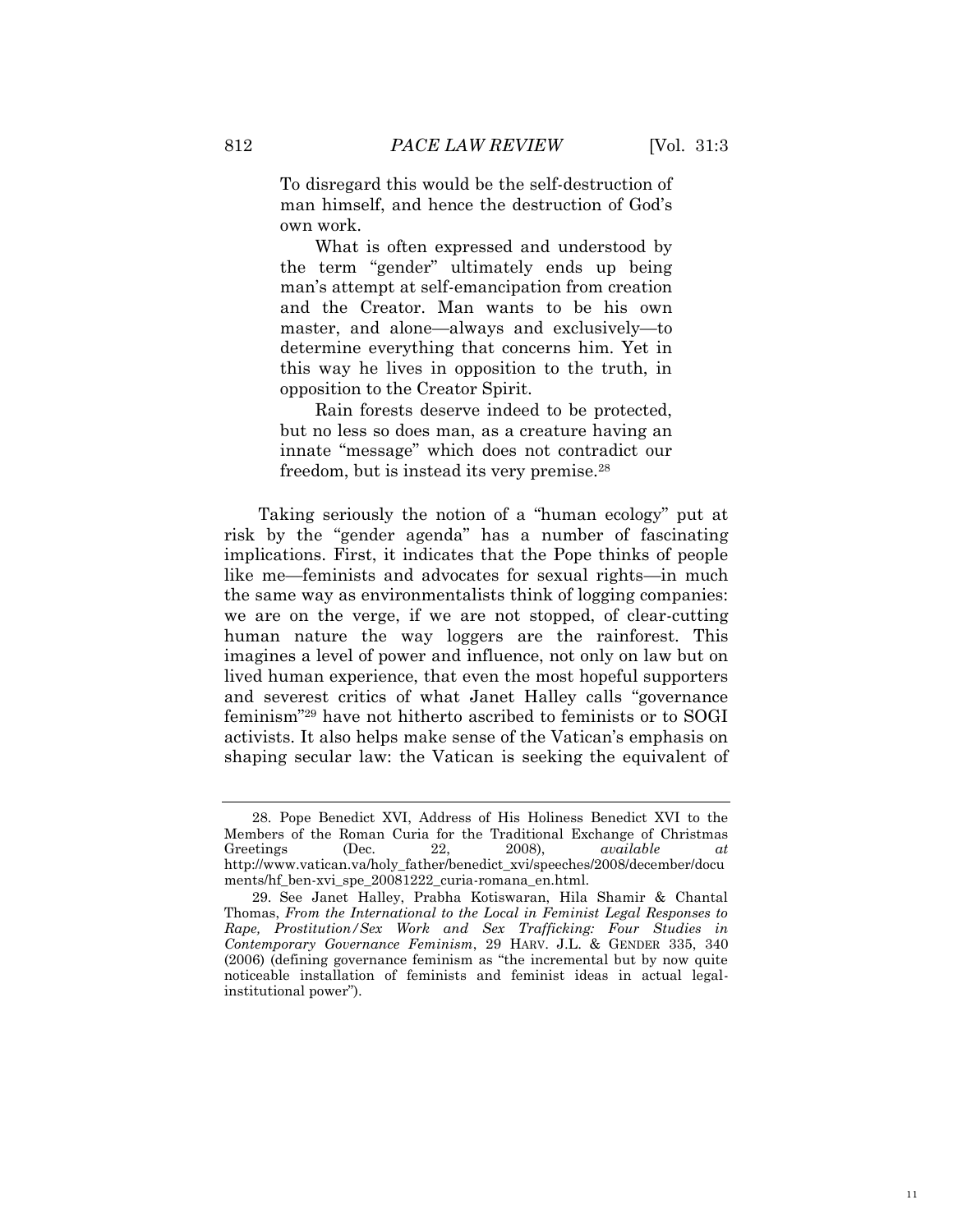an endangered species act for the traditional family.

Even more intriguing, it suggests that, in the Pope's view, just as it would be possible to destroy the rainforest, it would also be possible, though similarly inadvisable and contrary to the will of the Creator, for human beings to effect the "selfdestruction of man himself" by destroying what the Vatican sees as "the nature of the human being as man and woman." In his dire warnings against the imminent risk of human selfdestruction, the Pope sounds to me a bit like the Charlton Heston character in Planet of the Apes, crying "You Maniacs! You blew it up! Ah, damn you! God damn you all to hell!"<sup>30</sup>

It appears that the Pope's argument here echoes similar arguments made in twentieth century French family law reform debates by public intellectuals with Catholic connections, including once again Tony Anatrella, but also a host of other politicians and scholars who invoked, inter alia, Lacanian psychoanalytic theories and philosophical anthropology to argue that any move to eliminate traditional sex distinctions in French family law (for example, through recognition of same-sex couples, new reproductive technologies, gay and single parent adoptions) could, by disrupting the symbolic order, "bring about a generalized state of social chaos" and psychic distress,"<sup>31</sup> in a worst case scenario turning society and all within it psychotic.

The Pope's arguments and those of other Vatican opponents of the ―gender agenda‖ bear far less resemblance to arguments I am accustomed to hearing on this side of the Atlantic, even from public intellectuals with Catholic connections taking a similar stand against, for example, legal recognition of same-sex marriage. To be sure, Catholics such as Maggie Gallagher, head of the National Organization for Marriage, do warn of harms to the common good from the

<sup>30.</sup> PLANET OF THE APES (APJAC Productions 1968). Perhaps one reason why this image springs to mind is that Charlton Heston's character, George Taylor, also laments, in tones reminiscent of the Vatican's concerns about sexual freedom's threat to a marriage culture, that on Earth there was "lots" of love-making but no love. You see, that was the kind of world we'd made." *Id.*

<sup>31</sup>*. See* Camille Robcis, *French Sexual Politics from Human Rights to the Anthropological Function of the Law*, 33.1 FRENCH HIST. STUD. 129, 132 (2010).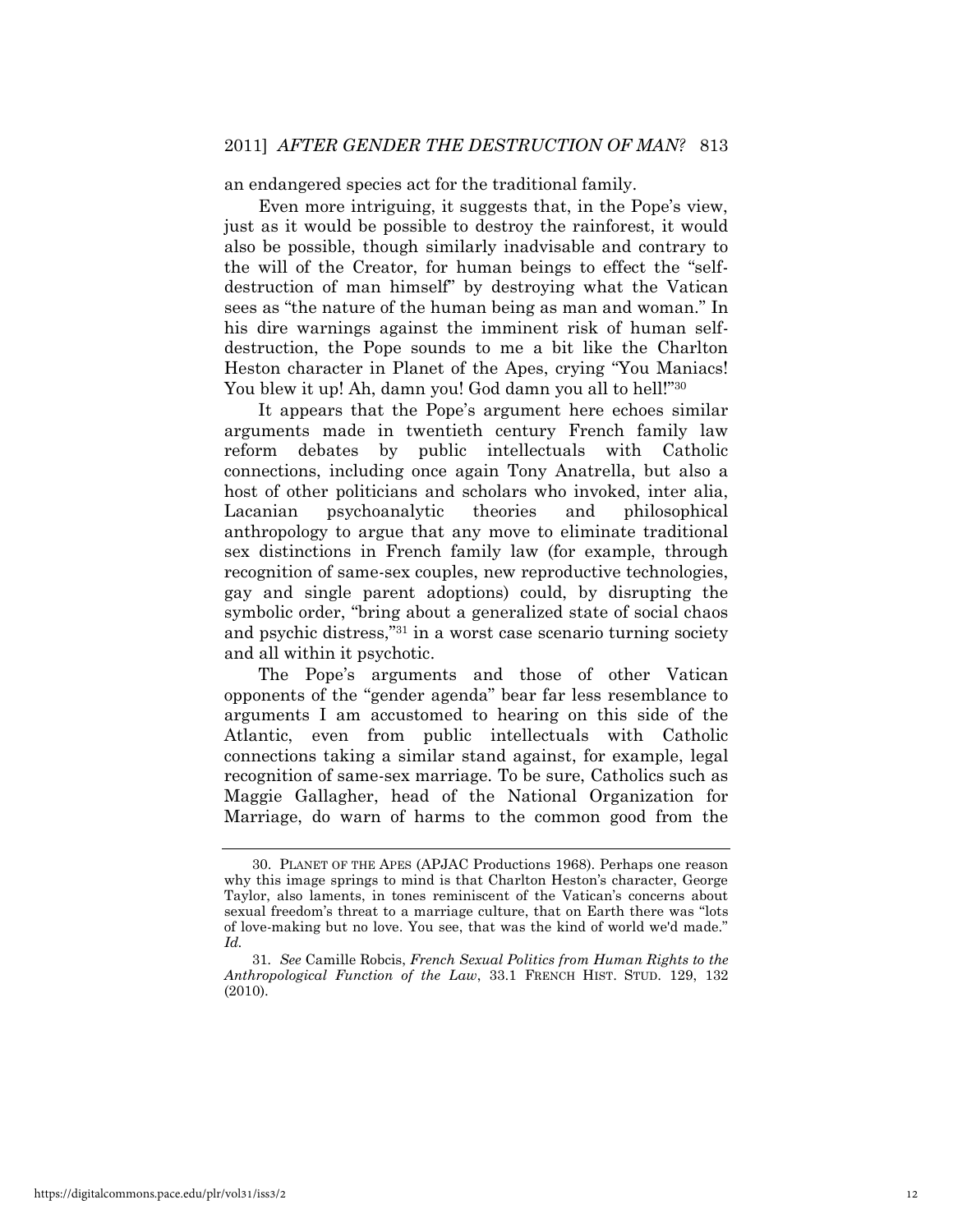erosion of a marriage culture,<sup>32</sup> but they seem to stop well short of claiming we risk social psychosis, perhaps because psychoanalytic arguments have less traction in the United States today. When American Catholic new natural law theorists such as Robby George argue that two persons of the same-sex lack the "sexual complementarity" necessary for marriage, the emphasis is not on so much on the necessary complementarity of psychological components of masculinity and femininity so crucial to Vatican orthodoxy on sex and gender over the last third of a century, but on the "biological complementarity<sup>33</sup> of sexual organs. George stresses that two men cannot produce a biological child together through a sex act that unites them in a potentially procreative "one-flesh" union."34

One of the central reasons why those who seek from a conservative Catholic perspective to influence the law of family, sex, and gender in the United States, by contrast with participants in Vatican-led campaigns in other countries and in the international arena, focus far less on the need to reinforce the "difference or duality of the sexes"<sup>35</sup> may be that, for about as long as the Vatican has been inveighing in favor of sexual complementarity and against the dangers of a radical ideology of gender,36 the constitutional order of the United States has

35. Ratzinger, *supra* note 17.

36. Despite heroic efforts by Catholic supporters of an ideology of complementarity to seek its roots in prior centuries, even they generally concede that the term only entered Catholic teaching in the mid-twentieth

<sup>32</sup>*. See, e.g.*, Maggie Gallagher, *The Stakes: Why We Need Marriage*, NAT'L REV. ONLINE (July 14, 2003), http://www.nationalreview.om/article/207483/stakes/maggie-gallagher.

<sup>33</sup>*. See, e.g.*, Sherif Girgis, Robert P. George & Ryan T. Anderson, *What is Marriage?*, 34 HARV. J.L. & PUB. POL'Y 245, 258 (2011).

<sup>34</sup>*. See, e.g.*, Robert P. George, *What"s Sex Got To Do With It? Marriage, Morality, and Rationality*, 49 AM. J. JURIS. 63, 73 (2004). I am not suggesting that there is any inconsistency between the way that sexual complementarity is articulated by George and by the Vatican, only that there is a noteworthy difference in emphasis. In addition to the influence of American constitutional norms on sex equality discussed infra, another reason why George's discussions of natural law and the complementarity of the sexes sound different than those emanating from the Vatican may be that George's arguments have their roots in Anglo-American analytic philosophy, rather than in the continental tradition in which German and French Catholic thinkers like Ratzinger and Anatrella are rooted.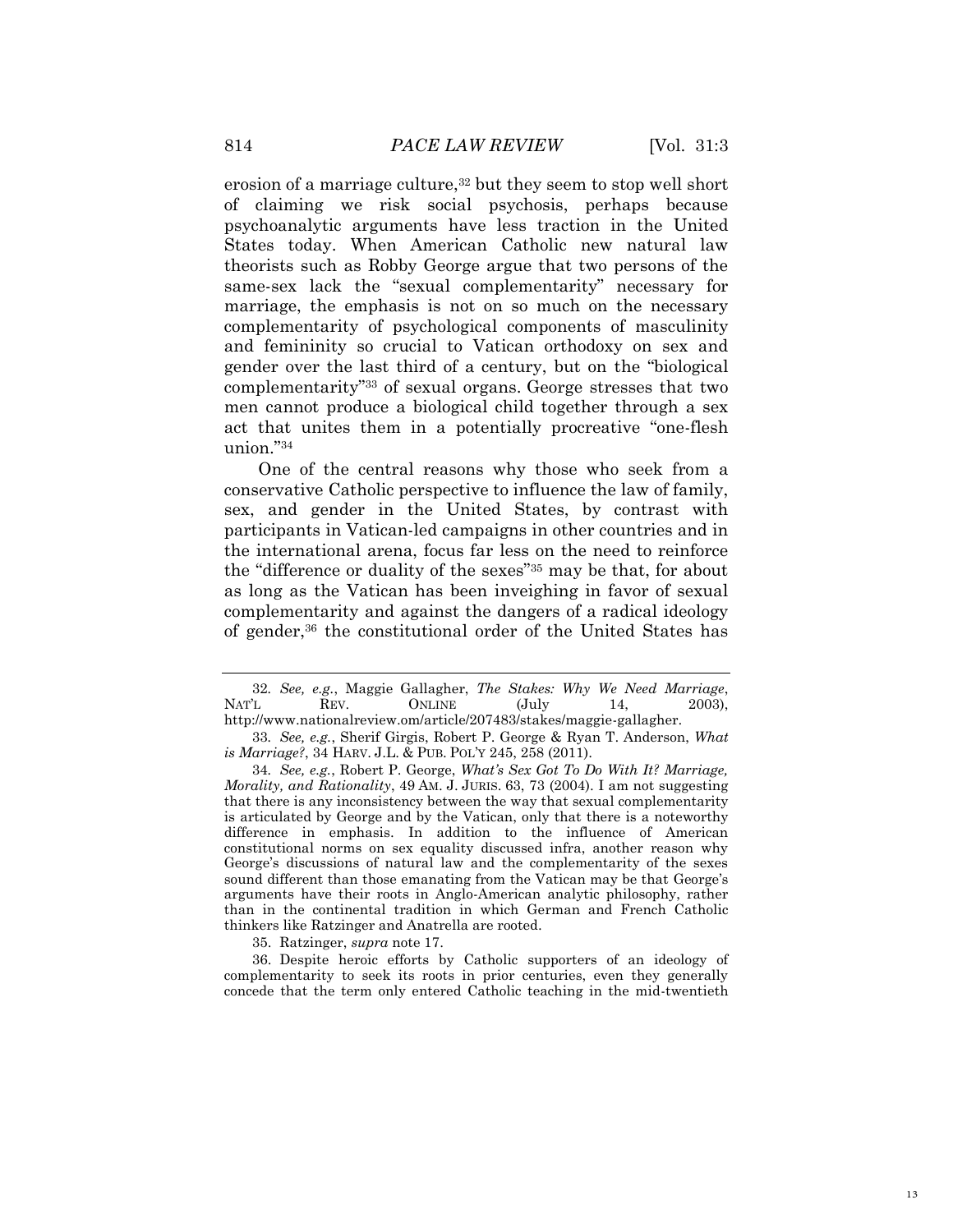been committed to the elimination from the law of "fixed notions concerning the roles and abilities of males and females."<sup>37</sup> As I have previously argued, this places Supreme Court Justice Ruth Bader Ginsburg in an analogous position to Ratzinger as Pope<sup>38</sup>—each is "now able to put more authority behind a normative take on gender for which he [or she] had long been arguing.<sup>39</sup>

Since at least 1985, Ratzinger had thought it:

necessary to get to the bottom of the demand that radical feminism draws from the widespread modern culture, namely the "trivialization" of sexual specificity that makes every role interchangeable between man and woman. . . . Detached from the bond with fecundity, sex no longer appears to be a determined characteristic, as a radical and pristine orientation of the person. Male? Female? They are questions that for some are now viewed as obsolete, senseless, if

39. Mary Anne Case, *What Feminists Have to Lose in Same-Sex Marriage Litigation*, *supra* note 24, at 1208.

century, via the works of Dietrich von Hildebrand, a married Protestant convert to Catholicism. *See, e.g.*, Prudence Allen, *Man-Woman Complementarity: The Catholic Inspiration*, 9.3 LOGOS 87, 92 (2006) (discussing the development of ideas of complementarity in the work of Hildebrand and others).

<sup>37.</sup> Miss. Univ. for Women v. Hogan, 458 U.S. 718, 725 (1982).

<sup>38.</sup> I by no means intend to suggest that Ratzinger is the sole or even principal driving force behind Vatican concern about the "gender agenda" or architect of the Vatican's own opposing vision. Although I do think Ratzinger's influence on the current Catholic theological anthropology on matters of sex, gender, and sexuality tends to be underestimated, it is clear that the work of Pope John Paul II, both as the philosopher Karol Wojtyla and after ascending to the papacy, had a profound influence on the Vatican vision of thoroughgoing and deep-rooted sexual complementarity with psychological and spiritual as well as physiological dimensions. I focus on Ratzinger in this very short Essay for several reasons; among them, in addition to his influence on theological anthropology, are that as the current Pope he shapes the Catholic Church's current and future view of and response to the "gender agenda" and that he has long been and remains particularly interested in influencing secular law. Nor have I ever wished to ―suggest that modern constitutional sex discrimination law sprang full grown from the head of Ruth Bader Ginsburg like Athena from the head of Zeus." Case, *supra* note 22 at 1451.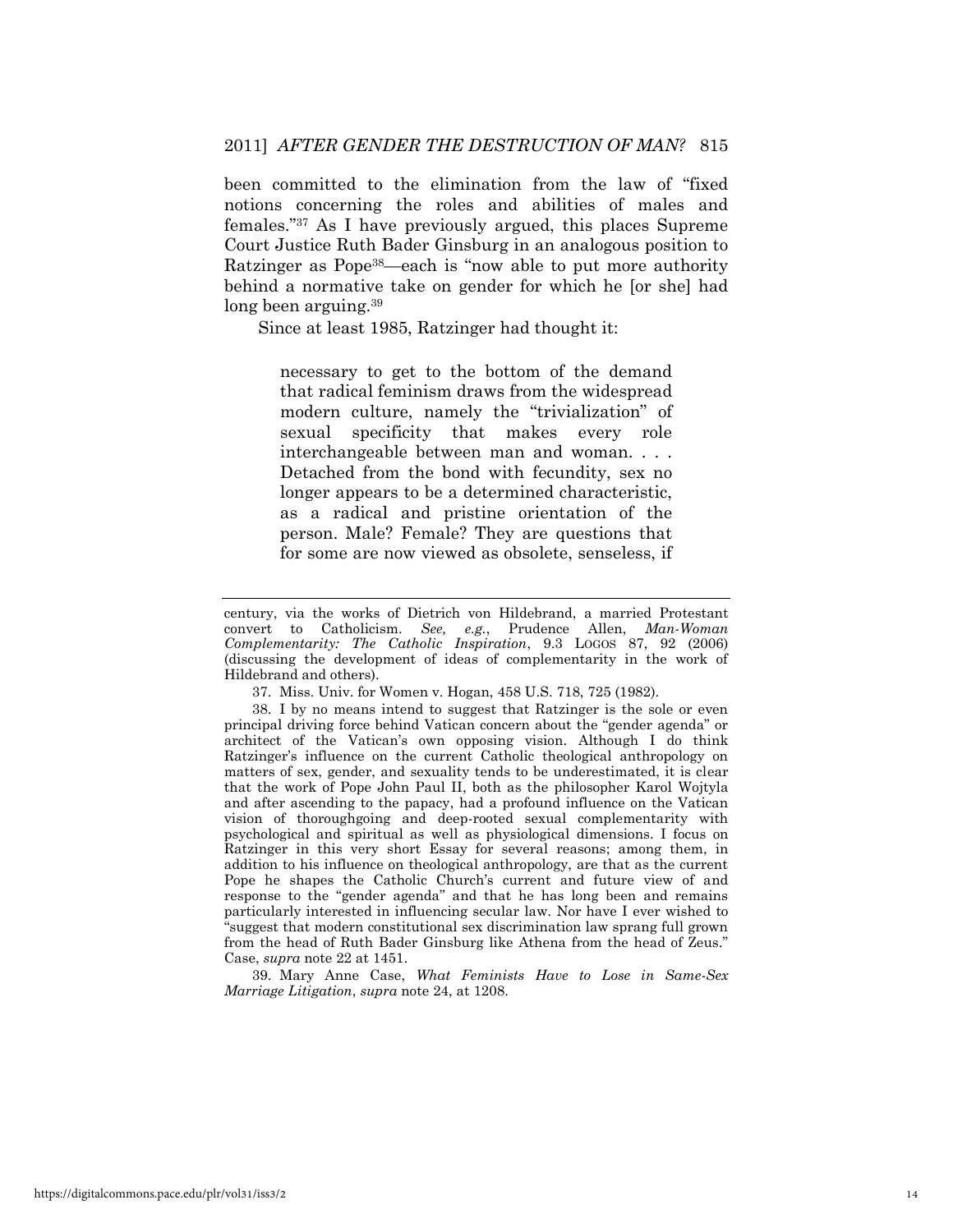not racist. The answer of current conformism is foreseeable: "whether one is male or female has little interest for us, we are all simply humans." This in reality has grave consequences even if at first appears very beautiful and generous.<sup>40</sup>

Ginsburg, by contrast, had been arguing since the 1970s, inter alia as an advocate for the ACLU Women's Rights Project who briefed and argued many path-breaking constitutional sex discrimination cases, that:

> men and women should be given the same rights, obligations and work assignments in society . . . [and] that nobody should be forced into a predetermined role on account of sex, but each person should be given . . . possibilities to develop his or her personal talents.<sup>41</sup>

To instantiate this vision in American constitutional law, Ginsburg had to effect the overturning of centuries of "Precedent in Need of Re-evaluation," precedent that forced both men and women by law into rigidly defined sex roles, even though at times it claimed to be doing so "beautiful[ly] and

<sup>40.</sup> JOSEPH CARDINAL RATZINGER & VITTORIO MESSORI, THE RATZINGER REPORT: AN EXCLUSIVE INTERVIEW ON THE STATE OF THE CHURCH 95 (1985).

<sup>41.</sup> Ruth Bader Ginsburg, *Gender and the Constitution*, 44 U. CIN. L. REV. 1, 1 (1975) (quoting Olof Palme, Swedish Prime Minister, Address at the Women's National Democratic Club in Washington D.C. (June 8, 1970)). Ginsburg is, of course, also responsible for the fact that in U.S. law (and these days in many international and multi-national legal documents written in English) the words "sex" and "gender" have come to be used interchangeably. *See, e.g.*, Ruth Bader Ginsburg, *Gender in the Supreme Court: The 1973 and 1974 Terms*, 1975 SUP. CT. REV. 1, 1 n.1 (1975). At first glance, at least linguistically, this use of the word "gender" interchangeably with "sex" may seem in sharp contrast to its use to distinguish "cultural or attitudinal characteristics" associated with the sexes from "physical characteristics‖ (i.e. to distinguish masculine and feminine from male and female). J.E.B. v. Alabama *ex rel.* T.B., 511 U.S. 127, 157 n.1 (1994) (Scalia, J., dissenting); *see also* Case, *Disaggregating Gender*, *supra* note 24, at 11–18. But from the Vatican's perspective, there is the same reason to be concerned about both usages—each is associated with what the Vatican condemns as the "obscuring of the difference or duality of the sexes." Ratzinger, *supra* note 17.